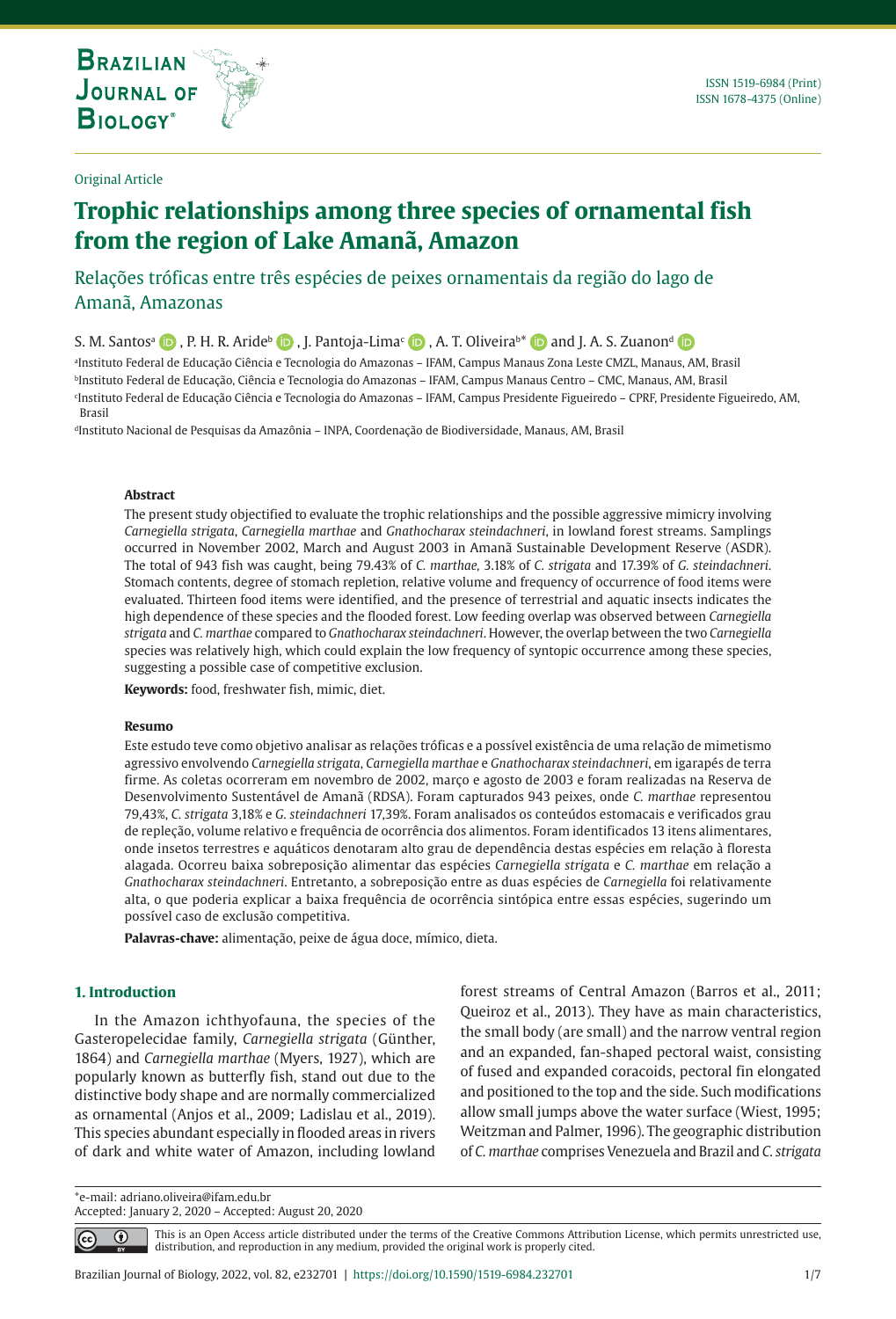naturally occurs in Colombia, Guyana, Peru, Surinam and Brazil (Weitzman and Palmer, 2003).

Another species that is confused and also traded with butterfly fish is the species *Gnathocharax steindachneri* (Fowler, 1913) from Characidae family, with occurrence restricted to northern South America including Brazil, Guyana and Venezuela, also occurs in lowland forest streams and in rivers of white water (Barros et al., 2011; Queiroz et al., 2013) and dark water (Montag et al., 2008). This species presents morphological characteristics similar to the species of the genus *Carnegiella*, with expanded pectoral waist and long pectoral fins, although not as modified as in butterfly fish (Weitzman and Palmer, 1996). *G. steindachneri* are found and captured together the shoals of *Carnegiella* spp and are usually erroneously sold as butterfly fish in the national and international market of ornamental fish due to their morphological similarities.

The morphological similarity between the species described, besides the fact they are usually found and collected together, indicate that the association of these species should not be fortuitous, but may be related to the occupation of similar trophic niches. The top mouth of *Carnegiella* spp. and the powerful pectoral fins should probably provide fast and efficient capture of feed that fall on the water surface, from the riparian forest (Sabino and Zuanon, 1998) and can be associated to a non-piscivorous diet, while *G*. *steindachneri* have upward largemouth used to prey insects on the water surface (Queiroz et al., 2013).

Study by Pereira et al., (2011) reported the possibility of protective mimicry involving species of the genus *Haemulon* with similar morphology forming a single shoal, and this grouping has a protective function. However, Sazima et al., (2005) reported an aggressive mimicry between two species (*Cephalopholis fulva* and *Chromis multilineata*) with similarly sized and coloured that associated is able to approach unaware prey which made the disguise successful.

The reasons that generate associations among fish species study are unknown, but may represent factors such as interspecific feeding associations, partial sharing of habitats (Pacheco and da Silva, 2009) and trophic relationships (Novakowski et al., 2007; Oliveira et al., 2020), however it is common fish species presenting similar feeding behavior and living in the same space, however, these usually have different foraging methods, suggesting that behavioral differences are essential to species coexistence (Mise et al., 2013). However, aggressive interactions are common among fish of the same guild and individuals of each species can obtain advantages in feed efficiency over other individuals from other species of the same trophic guild (Menegatti et al., 2003).

The studied species are economically important a ornamental species, being collected for the subsistence of riverside dwellers in the region of the middle Rio Negro (Chao, 1998, 2001; Ladislau et al., 2019), and are representative (1-4%) in the collections of these piabeiros. The morphological similarity between *Gnathocharax* and *Carnegiella*, associated with the fact that they are observed and collected together in nature, indicates that the association of these species should not be casual, but associated with the occupation of similar trophic niches or intraspecific interactions. According to the principle of competitive exclusion, two populations of different species living sympathetically cannot occupy exactly the same ecological niche (Zaret and Rand, 1971; Giacomini, 2007). Under these conditions, and in the presence of a limiting resource, there may be an overlap of niches and one of the populations will be excluded or ecologically displaced (Zaret and Rand, 1971).

In fish communities, from the ecological point of view and from the knowledge that a species feeds, we can obtain information on the trophic relationships that are established in the aquatic ecosystem, including the biological mechanisms of intra and interspecific interactions (Hérran, 1988). However, there is no scientific information detailing aspects of ecology, food and reproductive biology of the species described in this article. Thus, this article aimed to analyze the diets of the species and analyze their possible trophic relationships in nature.

# **2. Material and Methods**

Samplings were accomplished in the Amanã Sustainable Development Reserve (ASDR) located between the black water of Negro river and white water of the rivers Japurá and Solimões .Three streams were selected, two with black water (Baré: 02º 17'S and 64º 40'W and Juá Grande: 02º 29'S and 64º 48' W); and one with white water (Kalafate: 02º 37'S and 64º 34'W). Two samplings were carried out one in November 2002 (dry season) and the other in August 2003 (rainy season). Specimens were collected through standardized experimental fishing using hand nets and small trawl nets, in streams with free, shallow environments, in small meanders arranged along the streams' path and along the marginal flooded vegetation (Mendonça et al., 2005).

The collected material was fixed in a solution of 10% formalin and stored in plastic bags. After washing in running water, the samples were transferred to flasks with 70% ethanol and stored. For data analysis we used relationships among species only sampling events were considered, where at least two of the three species were captured together, i.e. caught in the same fishing equipment in the same location, date and time.

#### *2.1. Diet composition*

To determine the composition of the diets, the selected specimens were measured (standard length-SL, millimeters-mm) opened through an incision in the ventral region and the digestive tracts were removed and stored in 70% alcohol. Thereafter, each stomach was dissected and examined under a stereomicroscope, and the food items were sorted and identified to the most precise taxonomic level possible, following the recommendations of McCafferty (1981), Borror et al. (1981), and Merrit and Cummins (1996).

The degree of stomach repletion of each specimen was evaluated in a proportional scale: 1. Empty (0%); 2. Little full (25%); 3. Frequent (50%); 4. Full (75%);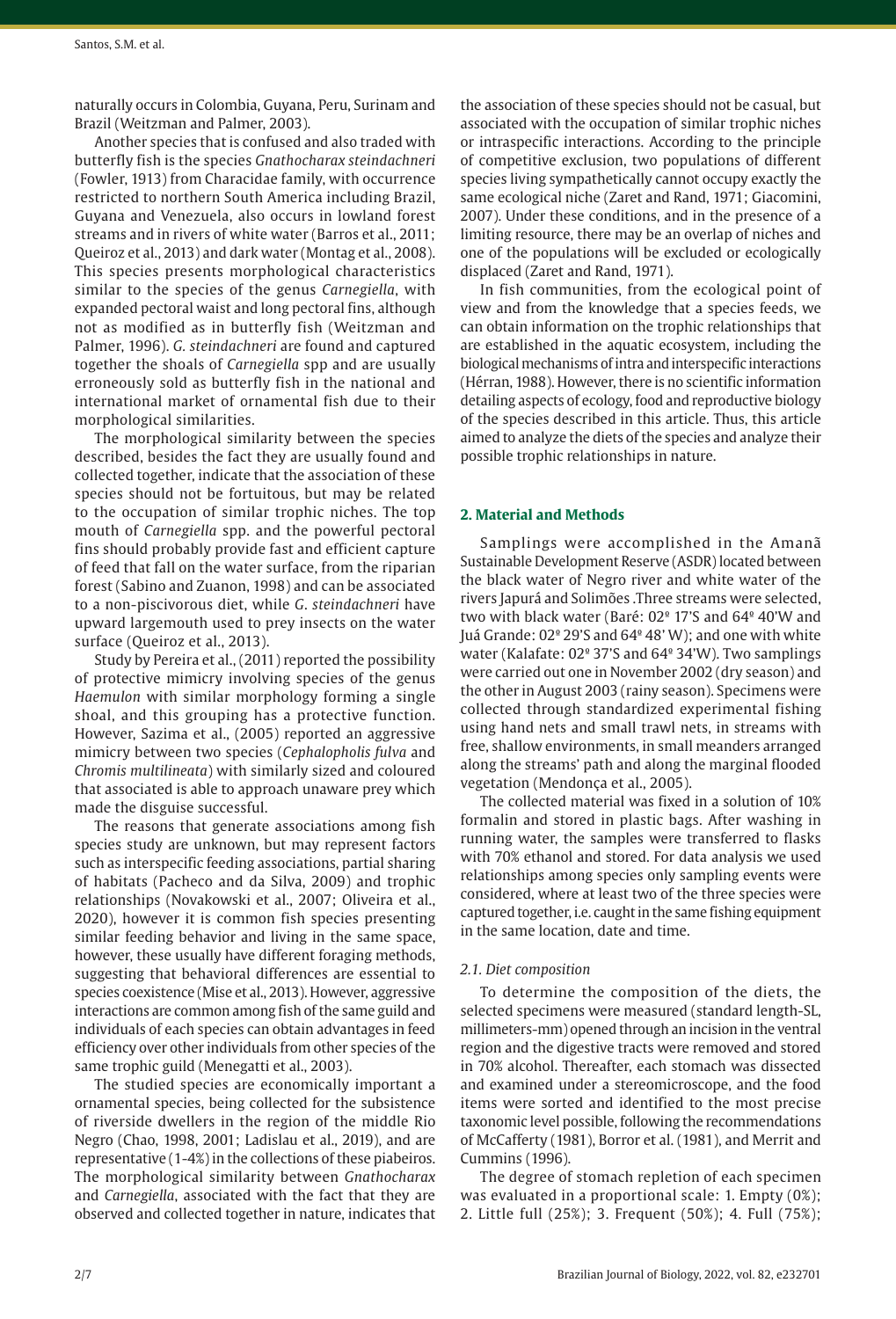5. Distended (100%) (Yabe and Bennemann, 1994). Relative volume (RV) (defined as the percentage in volume of each item in relation to the total food in the stomach) was calculated for each type of food identified and due to small size of the stomachs of the fish, we used petri dishes for the indirect estimation, with the items estimated by visual evaluation, generating comparison with blocks of known volumes (Larimore, 1957; Teixeira and Gurgel, 2002).

Moreover, the frequency of occurrence (FO%) of ingested items was calculated): FO%= 100 x Fi/n, where: Fi is the number of stomachs containing a particular prey taxon; n is the total number of stomachs with any prey.

#### *2.2. Feeding strategies*

The results of both methods were combined in the Feeding Index (IAi, Kawakami and Vazzoler, 1980), expressed as a percentage. This index assesses the degree of importance of each food item in the fish diet, where:  $=$  IAi  $=$  feeding index; i  $=$  1,2, ... n  $=$  particular food item; Fi=FO% of item *i;* and Vi%= volume of item *i.* According to the expression: IAi = Fi x Vi ( $\Sigma$ ni=1(Fi x Vi))<sup>-1</sup>. Feeding strategies of the species were evaluated using the graphic method of Costello (1990), modified by Amundsen et al. (1996), that infers about feeding ecology through the estimate of the specific abundance of the prey (Pi) and its frequency of occurrence, according to the expression  $Pi = (Si/Sti)$  X 100, where  $Si =$  number of stomach containing the prey *i*; Sti = total number of stomachs in which the prey *i* occurs.

#### *2.3. Similarity of diets*

Similarity between the diets of *Carnegiella marthae*, *C. strigata* and *Gnathocharax steindachneri* was calculated using the simplified index of Morisita-Horn (Krebs, 1998), applied to combinations of pairs of species (*C. marthae* and *C. strigata*; *C. marthae* and *G. steindachneri*; *C. strigata* and *G. steindachneri*). This index uses the frequency of occurrence of the items ingested by each species. Uses a scale from 0 (zero), indicating absence of the use of the same source (absence of similarity diets) to 1 (one) indicating complete similarity of diets. According to the expression: CH=2ΣniPijPik (ΣniP2ij+ΣniP2ik)-1, where CH = Simplified Index of overlap between species j and species k; Pij= proportion of the food i in the total food of the species j; Pik = proportion of food i in total food of the species k;  $n =$  total number of food (i: 1,2,3,4, ..., n).

# **3. Results**

A total number of 943 specimens was caught, being 79.4% of *C. marthae* (749), collected only in black water. *C. strigata* represented 3.2% (30 specimens) and *G. steindachneri* 17.4% (164 specimens), collected in both environments, with black and white water. The pattern of occurrence in the region showed the occurrence of the three species in the Baré stream (black water). In Juá Grande (black water) only *C. marthae* and *G. steindachneri* were found. In Kalafate stream (white water) *C. strigata* and *G. steindachneri* were present.

The pattern of occurrence revealed that in the Baré stream (black waters) the three species investigated in the present study occurred. In the Juá Grande stream (black waters), only the species *C. marthae* and *G. steindachneri* occurred. In the Kalafate stream, which has clear waters, the species *C. strigata* and *G. steindachneri* occurred. The co-occurrence of *G. steindachneri* and *C. marthae*, and *C. marthae* and *C. strigata* was restricted to the black water environment (Baré stream). The occurrences of the species *C. strigata* and *G. steindachneri* together, were restricted to environments of clear water (igarapé Kalafate).

In the Baré stream the co-occurrence of *C. marthae* and *C. strigata* was observed with 81 specimens caught in the same sample event, at the 3:1 proportion, respectively. For *C. marthae* and *G. steindachneri* the proportion observed was 5:1. In Kalafate, the proportion of *C. strigata* and *G. steindachneri* was approximately 1:1 and narrow co-occurrence (i.e., in the same sampling event) was not observed between the species in Juá Grande.

#### *3.1. Diet composition*

Of the total species captured, only 92 stomachs of the three species were evaluated (32 of *C. marthae*, 30 of *C. strigata* and 30 of *G. steindachneri*) for meeting the criteria for the analysis of co-occurrence patterns (species captured in the same equipment) fishing, location, date and time). Regarding empty stomach, *C. marthae* presented 68% (22), *C. strigata* 41% (13) and *G. steindachneri* 3% (one stomach). Considering the degree of repletion, only *C. strigata* presented one specimen with full stomach and another with distended stomach.

Thirteen types food items were found in the diet of the three evaluated species, mainly insects as Collembola, Homoptera (nymphs), Lepidoptera (larvae), Ephemenoptera (nymphs), Hemiptera (Gerridae: nymphs + adults), Diptera (larvae + adults); Chironomide (larvae); Chaoboridae (larvae), Coleoptera (adult). Fragments of insects and plants were found in the stomach contents, but the precise identification was not possible due to the advanced stage of digestion. Food items were grouped into the categories of order or family (Table 1).

Seven food items were found in the stomachs of *C. marthae*, in the same frequency: Ephemenoptera (nymph), Diptera (adult + larva), Chironomidae (larva), Coleoptera (adult), fish scales. In the stomachs of *C. strigata* eight food items were verified, plant fragments in higher frequency (31%), followed by Coleoptera (27%) and adult Hymenoptera (16%), this constituted by several species of ants. The most important food items were Coleoptera (46%) and Hymenoptera (adult) 25%. Although plant fragments occurred at a higher frequency, its feeding importance was very low (Table 1). *G. steindachneri* ingested 11 food items (Table 1). The mostly frequent food items were Gerridae (nymph + adult) accounting for 28% and presenting feeding importance of 48%, followed by Chaoboridae with frequency of occurrence of 20% and feeding importance 31%.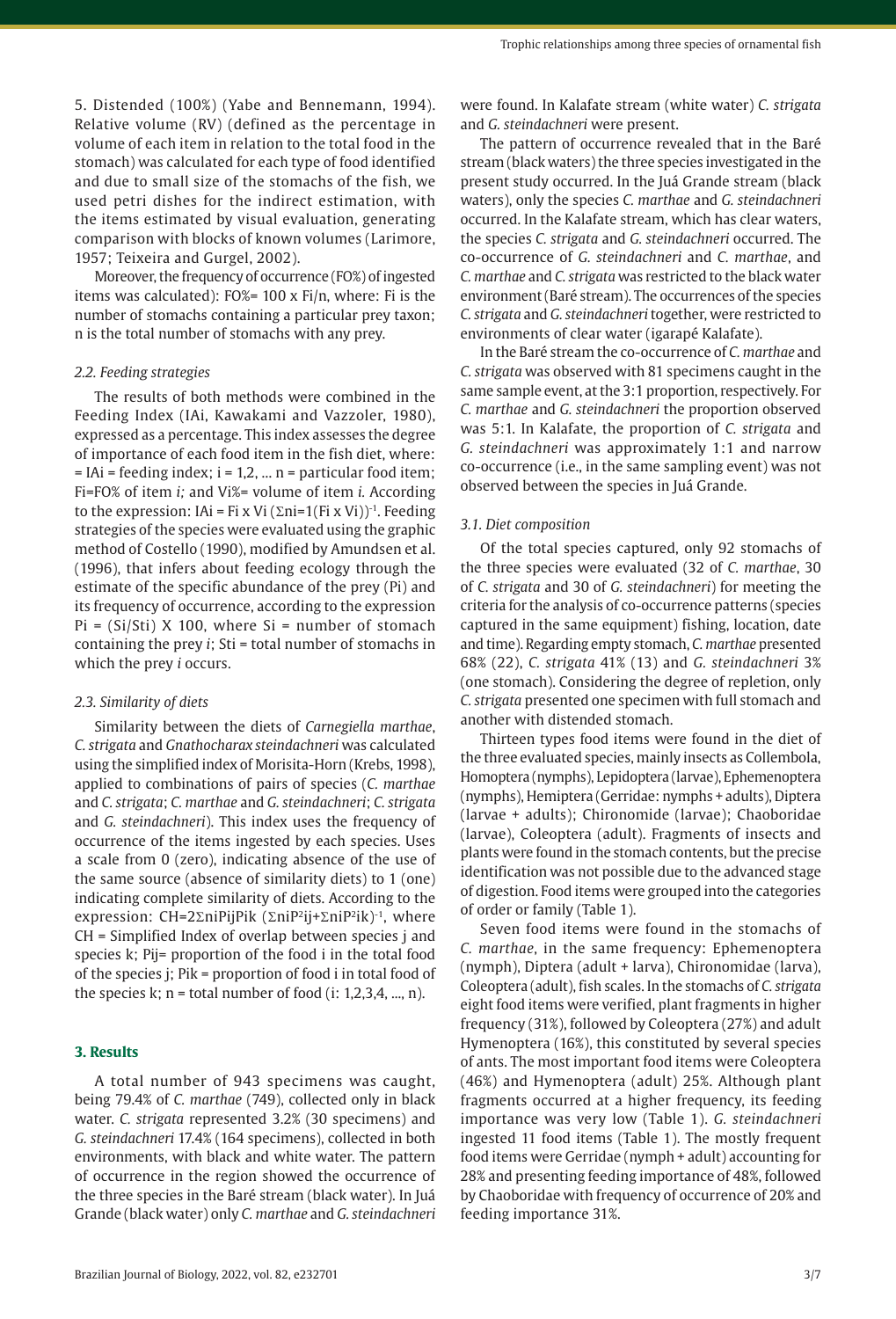| <b>Food Items</b>   | $C.$ marthae (n=10) |        |      |      | C. strigata (n=19) |        |      |      | G. steindachneri (n=29) |      |      |      |
|---------------------|---------------------|--------|------|------|--------------------|--------|------|------|-------------------------|------|------|------|
|                     | <b>FO%</b>          | $RV\%$ | IAi% | AE%  | <b>FO%</b>         | $RV\%$ | IAi% | AE%  | FO%                     | RV%  | IAi% | AE%  |
| Collembola          |                     |        |      |      |                    |        |      |      | 2.0                     | 1.0  | 1.0  | 1.0  |
| Homoptera (N)       |                     |        |      |      |                    |        |      |      | 2.0                     | 2.0  | 1.0  | 1.0  |
| Lepidoptera (L)     |                     |        |      |      | 4.0                | 2.0    | 1.0  | 6.0  | 2.0                     | 2.0  | 1.0  | 1.0  |
| Ephemeroptera (N)   | 11.0                | 10.0   | 8.0  | 10.0 | 4.0                | 14.0   | 9.0  | 6.0  |                         |      |      |      |
| Hemiptera           |                     |        |      |      |                    |        |      |      |                         |      |      |      |
| Gerridae $(N + A)$  |                     |        |      |      | 4.0                | 4.0    | 1.0  | 3.0  | 28.0                    | 26.0 | 48.0 | 30.0 |
| Hymenoptera (A)     |                     |        |      |      | 16.0               | 21.0   | 25.0 | 29.0 | 9.0                     | 8.0  | 5.0  | 4.0  |
| Diptera $(L+A)$     | 11.0                | 10.0   | 17.0 | 10.0 |                    |        |      |      | 8.0                     | 11.0 | 3.0  | 4.0  |
| Chironomidade (L)   | 11.0                | 10.0   | 8.0  | 10.0 | 4.0                | 4.0    | 1.0  | 3.0  |                         |      |      |      |
| Chaoboridae (L)     |                     |        |      |      |                    |        |      |      | 20.0                    | 24.0 | 31.0 | 43.0 |
| Coleoptera (A)      | 11.0                | 10.0   | 17.0 | 10.0 | 27.0               | 22.0   | 46.0 | 26.0 | 4.0                     | 5.0  | 1.0  | 2.0  |
| Fish scales         | 11.0                | 10.0   | 8.0  | 20.0 |                    |        |      |      | 9.0                     | 3.0  | 2.0  | 5.0  |
| Insects fragments   | 22.0                | 30.0   | 25.0 | 20.0 | 4.0                | 30.0   | 9.0  | 23.0 | 11.0                    | 13.0 | 4.0  | 5.0  |
| Planto of fragments | 22.0                | 20.0   | 17.0 | 20.0 | 31.0               | 4.0    | 8.0  | 3.0  | 4.0                     | 4.0  | 3.0  | 2.0  |

**Table 1.** Frequency of occurrence (FO%), relative volume (RV), feed rate (IAi) and the specific abundance of prey (AE), expressed as percentages of food items found in the stomachs of studied species ( $n =$  number of stomachs with food,  $L =$  larva,  $N =$  nymph,  $A =$  adult).

# *3.2. Feeding strategies*

The feeding strategies of the species are presented in Figure 1A, B and C. Small amounts of some food items were observed in stomachs of *C. marthae*, i.e. low specific abundance, and a high rate of empty stomachs. Based on frequency and abundance of the ingested food items, the population of *C. marthae* presented a generalist feeding strategy, with the points representing preys (food items) distributed in the lower left corner of the graph (Figure 1A). The *C. strigata* population presented a generalist feeding strategy, similar to C. *marthae* with low values of occurrence frequency and specific abundance of preys, but with presence of Hymenoptera, Coleoptera and fragments of insects (Figure 1B). *G. steindachneri* also showed a generalist feeding strategy, with most of the prey points in the lower left corner of the graph (Figure 1C). However, a greater importance of two of the food items was observed, Chaoboridae  $(L)$  and Gerridae  $(L + A)$ .

# *3.3. Similarity of diets*

Diet similarity was calculated for each species. The pairs *Carnegiella strigata* and *G. steindachneri*; *Carnegiella marthae* and *G. steindachneri* presented different diets with CH= 0.34 indicating low similarity in feeding behavior. *C. strigata* and *C. marthae* showed a much higher similarity index, CH = 0.61.

# **4. Discussion**

The *C. marthae*, *C. strigata* and *G. steindachneri* feed basically on both terrestrial and aquatic insects. Thus, insects are an important food source for fish populations, especially in the streams of Amazon.

#### *4.1. Feeding strategies*

We can infer that these studied species are predominantly insectivorous generalists, that is, they belong to the same trophic guild, and still describe that the morphological adaptations of the collected species enabling efficient catches of insects and other items that fall into the surface of streams, resulting in a generalist or opportunistic feeding diet (Abelha et al., 2001). The differences observed in the structure of mouth and teeth of the species indicate the possibility of different origins for insect fragments in the stomach contents (Abelha et al., 2001). On the other hand, cuspidate teeth are efficient for mastication and processing of preys (Langler et al., 1977), which may have generated the fragments of insects found in the stomachs. In contrast, the big mouth and conical teeth of *G. steindachneri*, usually found in predatory fish (Bemvenuti and Fischer, 2010), could explain the low proportion of fragments of insects in the composition of its diet.

Only one food item was found per stomach of *C. marthae*, which can indicate a specialized feeding strategy (Abelha et al., 2001). According to the studies of Amundsen et al. (1996) and Bolnick et al. (2003), when the population presents different individuals specialized in different food sources, possibly it presents a high inter-individual phenotypic component (IPC), indicating some individual specialization for the food strategy. The *C. marthae* and *G. steindachneri* presented up to three types of food items per stomach, indicating a more opportunistic feeding strategy. This indicates a population with a high intra-individual phenotypic component (IFC), that is, most of the individuals use several types of resources simultaneously (Amundsen et al., 1996; Bolnick et al., 2003).

Some fish scales were found in stomachs of *C. strigata* and *G. steindachneri*, which may have four possible origins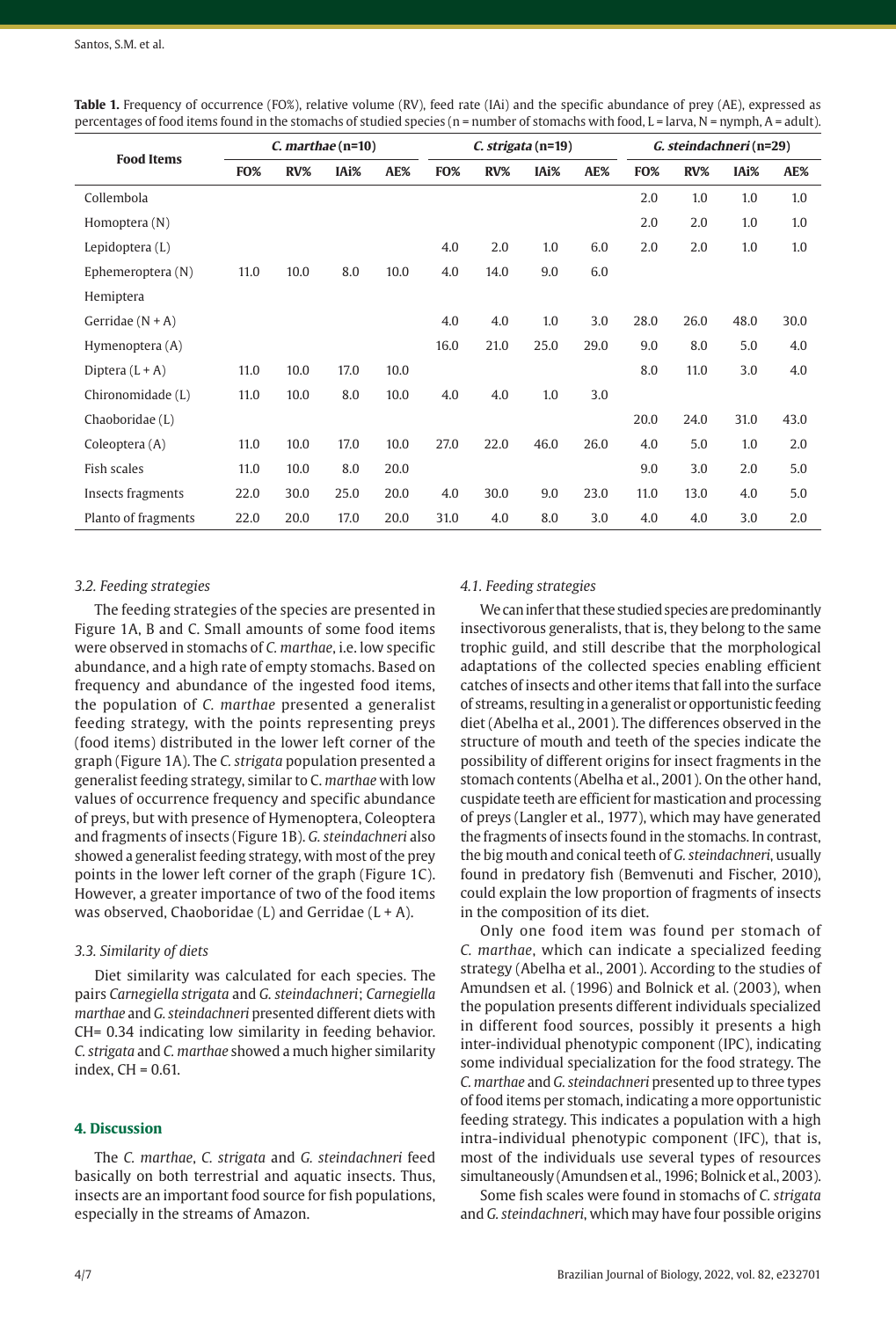

**Figure 1.** (A) Feed Strategy *Carnegiella marthae*. (1) Ephemenoptera (N), Diptera (L + A), Chironomidae (L) and Coleoptera (A); (2) Scales of fish; (3) Fragments of plants and insects. Points over an item indicates that they are overlapped; (B) Feed Strategy *Carnegiella strigata*. (1) Hymenoptera (A); (2) Coleoptera (A); (3) insect fragments; (4) fragments of plants; (5) Ephemenoptera (N); (6) Lepidoptera (L); (7) Chironomidae (L) and Gerridae  $(A + L)$ . The points-arrested over an item indicates that they are overlapping; (C) Feed Strategy *Gnathocharax steindachneri.* (1) Chaoboridae (A); (2) Gerridae (N + A); (3) Hymenoptera (A); (4) fragments of insects; (5) fish scales; (6) Diptera (larvae + adults); (7) Coleoptera (A) and vegetable fragments; (8) Collembola, Homoptera (L) and Lepidoptera (L). Points over an item indicates that they are overlapped.

(excluding the possibility of contamination of the samples at the time of removal of the digestive tract for analysis): 1) the scales could be intentionally detached from fish of other species, characterizing a lepidophage behavior;

2) the scales could have been removed from conspecifics during agonistic encounters; 3) the scales could have been obtained on the environment from various sources; and 4) the scales could be the remains of the digestion of small fish consumed by *C. marthae* and *C. strigata.* The most possible hypothesis is that these scales could have been taken of the environment as they were ingested in small amounts and have very low importance in the diet of the species. Furthermore, these species have no obvious morphological adaptations for lepidophagy, and there are no known published records of aggressive agonistic behavior. Finally, this item should not have been derived from digestion of whole fish, because no fish remains were observed in the stomachs of specimens analyzed (such as bones, muscles).

In the present study, the similarity of diets does not mean complete overlap of trophic niches, probably due to the great diversity of insects available in the environment. Specialized techniques of food capture, for example, can cause segregation of niches and allow the coexistence of the species (Peroni and Hernández, 2011; Chivambo et al., 2019). On the other hand, Motta (1989) reported that teeth morphology and some characteristics of the skull anatomy can indicate a feeding specialization based on the efficiency of exploitation of certain types of food. This author, studying butterfly fish (Chaetodontidae, Perciformes) verified that relatively simple morphological changes in some points of head structure resulted in a diversity of feeding strategies among species. Values of indexes of similarity between *C. strigata* and *G. steindachneri* and between *C. marthae* and *G. steindachneri* indicate that was no overlap occurred among these species, which can be due to the high diversity of potential preys available in the Amazon environment, particularly for fish species with opportunistic feeding strategy. A similarity value was observed for *C. marthae* and *C. strigata*, indicating that these species could be competing for food.

The Gerridae and Chaoboridae showed a feeding importance in the diet of *G. steindachneri*, but not for the other two species of *Carnegiella* sp. The high ingestion of insects of the Gerridae family, which live in the water surface of streams, showed the possibility of occurrence of a different form of aggressive mimicry. The gerrids are lurking hunters that feed on carrion and mainly on terrestrial insects that fall on the surface of the streams (Andersen, 1979) and may potentially compete for food with butterfly fish of the genus *Carnegiella*. Preys that fall in the water surface or remain drifting would be shared by gerrids and butterfly fish, a situation where the morphological adaptations of these fish would be important (powerful fins, mouth facing upwards). It is possible that individuals of *G. steindachneri* take advantage in situations of competition for food between gerrids and butterfly fish in the water surface, and eventually collected together. In this sense, the superficial similarity of form and habits between *G. steindachneri* and *Carnegiella* spp. would be sufficient to ensure the effectiveness of the aggressive mimicry involving these species.

The apparent association observed among these species in nature may also represent a case of numerical mimicry, since it is possible to assume the existence of a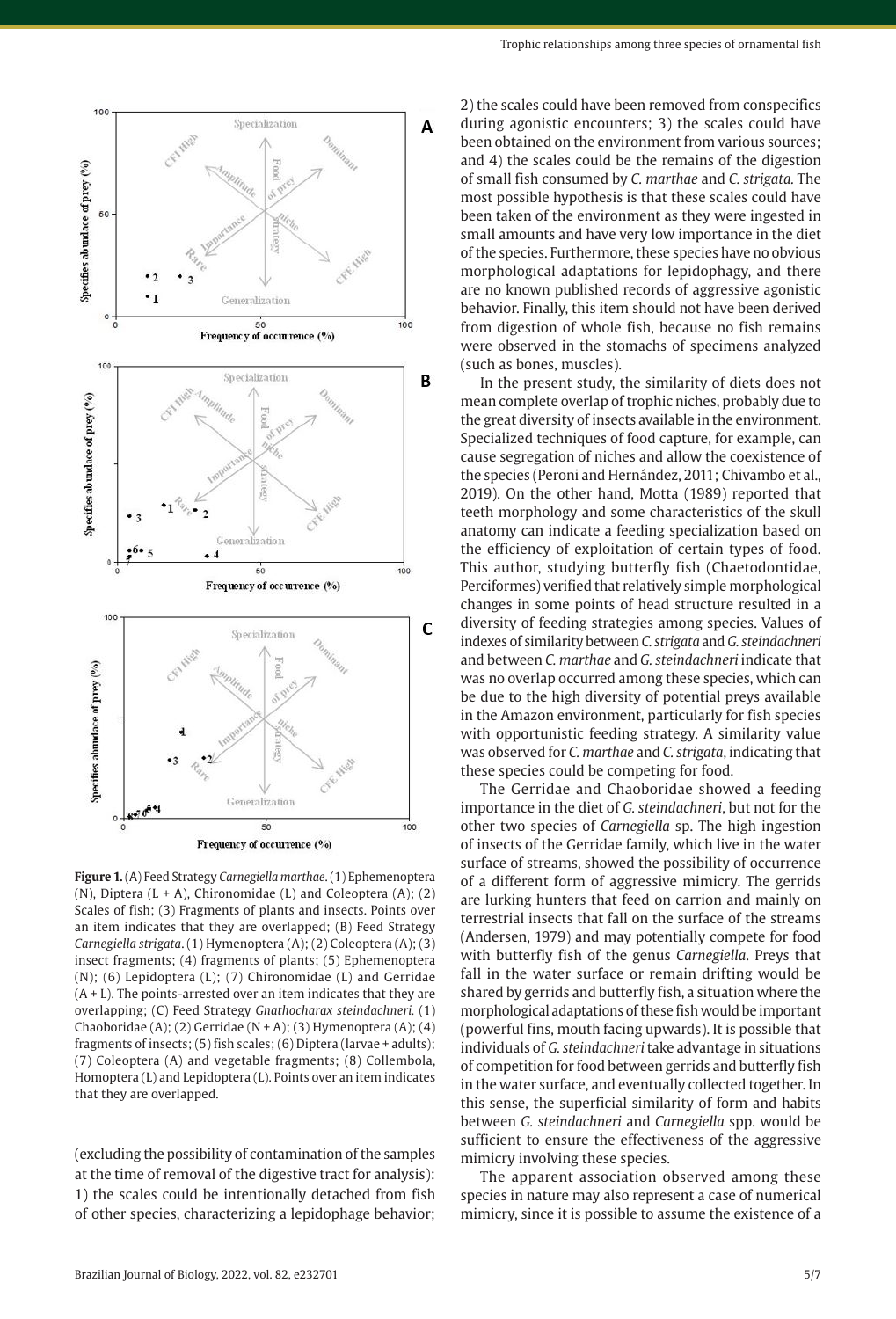lower individual risk of death by predation for fish that aggregate in shoals. According to the studies of Keenleyside (1979) and Milinski (1993), fish are easier detected by a predator when dispersed (Bozza and Hahn, 2010). Machado (2003), studying fish of the Pantanal, reported the occurrence of numerical mimicry and described that mimic in a multispecies shoal integrates with the largest number of individuals of other species, thereby reducing the risk of predation. In the present study, the occurrence of numerical mimicry may be more probable between *G. steindachneri* and *C. marthae*, compared to *C. strigata*.

# **5. Conclusion**

According to the results, we can affirm that the species presented insectivorous eating habits, characterizing dependence in relation to the resources coming from the flooded forest. These species presented a generalist feeding strategy, that is, a wide range of the trophic niche.

Regarding the individual food strategy, only C. Marthae showed a tendency towards specialization, whereas C. Strigata and G. Steindachneri demonstrated a generalist individual food strategy, that is, food based on the opportunistic consumption of items available in the environment.

There was low food overlap between Carnegiella species over Gnathocharax steindachneri, however, among Carnegiellas, the overlap was suggestible which may explain the low frequency of syntopic occurrence between them (possible case of competitive exclusion).

#### **References**

- ABELHA, M.C.F., AGOSTINHO, A.A. and GOULART, E., 2001. Plasticidade trófica em peixes de água doce. *Acta Scientiarum*, vol. 23, no. 2, pp. 425-434. https://doi.org/10.4025/actascibiolsci. v23i0.2696.
- AMUNDSEN, P.A., GABLER, H.M. and STALDVIK, F.J., 1996. A new approach to graphical analysis of feeding strategy from stomach contents data – modification of the Costello (1990) method. Journal of Fish Biology, vol. 18, pp. 607-614. https://doi.org/10.1111/j.1095-8649.1996.tb01455.x.
- ANDERSEN, N.M., 1979. Phylogenetic inference as applied to the study of evolutionary diversification of semiaquatic bugs (Hemiptera: gerromorpha). Systematic Zoology, vol. 28, no. 4, pp. 554-578. [http://dx.doi.org/10.2307/2412568](https://doi.org/10.2307/2412568).
- ANJOS, H.D.B., AMORIM, R.M.S., SIQUEIRA, J.A. and ANJOS, C.R., 2009. Exportação de peixes ornamentais do estado do Amazonas, Bacia Amazônica, Brasil. *Boletim do Instituto de Pesca*, vol. 35, no. 2, pp. 259-274.
- BARROS, D.F., ZUANON, J., MENDONÇA, F. P., ESPIRITO SANTO, H.M.V., GALUCH, A.V. and ALBERNAZ, L.M. 2011. The fish fauna of streams in the Madeira-Purus interfluvial region, Brazilian Amazon. Check List Journal of Species Lists and Distribution, vol. 7, no. 6, pp. 768-773. http://dx.doi.org/10.15560/11022.
- BEMVENUTI, M.A. and FISCHER, L.G., 2010. Peixes: morfologia e adaptações. *Cadernos de Ecologia Aquática*, vol. 5, no. 2, pp. 31-54.
- BOLNICK, D.I., SVANBÄCK, R., FORDYCE, J.A., YANG, H., DAVIS, J.M., HULSEY, C.D. and FORISTER, M.L., 2003. The ecology of individuals: incidence and implications of individual

specialization. American Naturalist, vol. 161, no. 1, pp. 1-28. [http://dx.doi.org/10.1086/343878](https://doi.org/10.1086/343878). [PMid:12650459.](https://www.ncbi.nlm.nih.gov/entrez/query.fcgi?cmd=Retrieve&db=PubMed&list_uids=12650459&dopt=Abstract)

BORROR, D.J., DELONG, D.M. and TRIPLEHORN, C.A., 1981. Introdução ao estudo dos insetos. 15. ed. Philadelphia: Saunders College. 928 p.

BOZZA, A.N. and HAHN, N.S., 2010. Uso de recursos alimentares por peixes imaturos e adultos de espécies piscívoras em uma planície de inundação neotropical. *Biota Neotropica*, vol. 10, no. 3, pp. 217-226. [http://dx.doi.org/10.1590/S1676-06032010000300025](https://doi.org/10.1590/S1676-06032010000300025).

- CHAO, N.L., 1998. A draft list of brazilian freshwater fishes for the hobby: a proposal to IBAMA. OFI Journal Issue, vol. 23, pp. 6-14.
- CHAO, N.L., 2001. The fishery, diversity, and conservation of ornamental fishes in the Rio Negro Basin, Brasil – A review of project piaba (1989-199). In: N. LABBISH-CHAO. Conservation and management of ornamental fish resources of the rio Negro basin, Amazonia, Brazil – Project Piaba. Manaus: Editora UFAM, pp. 161-204
- CHIVAMBO, S., MUSSAGY, A. and BARKI, A., 2019. Assessment of interspecific interactions between the invasive red-claw crayfish (Cherax quadricarinatus) and the Mozambique tilapia (Oreochromis mossambicus). Brazilian Journal of Biology = Revista Brasileira de Biologia, vol. 80, no. 4, pp. 717-726. https://doi.org/10.1590/1519-6984.217868.
- COSTELLO, M.J., 1990. Predator feeding and prey importance: a new graphical analysis. Journal of Fish Biology, vol. 36, pp. 261-263. https://doi.org/10.1111/j.1095-8649.1990.tb05601.x.
- GIACOMINI, H.C., 2007. Os mecanismos de coexistência de espécies como vistos pela teoria ecológica. *Oecologia Brasiliensis*, vol. 11, no. 4, pp. 521-543. [http://dx.doi.org/10.4257/oeco.2007.1104.05](https://doi.org/10.4257/oeco.2007.1104.05).
- HERRÁN, R.A., 1988. *Análisis de contenidos estomacales en peces: revisión bibliografica de los objetivos y la metodología*. España: Ministerio de Agricultura, Pesca y Alimentación/Secretaría General Técnica. 74 p. Informe tecnico Instituto Español de Oceonografia, no. 63.
- KAWAKAMI, E. and VAZZOLER, G., 1980. Método gráfico e estimativa de índice alimentar aplicado no estudo da alimentação de peixes. *Boletim do Instituto Oceanográfico*, vol. 29, no. 2, pp. 205-207. [http://dx.doi.org/10.1590/S0373-55241980000200043](https://doi.org/10.1590/S0373-55241980000200043).
- KEENLEYSIDE, M.H.A., 1979. Diversity and adaptation in fish behaviour. New York: Springer Editora. [http://dx.doi.](https://doi.org/10.1007/978-3-642-81374-0) [org/10.1007/978-3-642-81374-0](https://doi.org/10.1007/978-3-642-81374-0).
- KREBS, C.J., 1998. Ecological methodology. 2nd ed. California, Menlo Park: Benjamin Cummings. 620 p.
- LADISLAU, D.S., RIBEIRO, M.W.S., CASTRO, P.D.S., ARIDE, P.H.R., PAIZA, A.J.V., POLESE, M.F., SOUZA, A.B., BASSUL, L.A., LAVANDER, H.D. and OLIVEIRA, A.T., 2019. Ornamental fishing in the region of Barcelos, Amazonas: socioeconomic discription and scenario of activity in the view of "piabeiros". Brazilian Journal of Biology = Revista Brasileira de Biologia, vol. 80, no. 3, pp. 544-556. http://doi.org/10.1590/1519-6984.215806.
- LANGLER, K., BARDACH, J., MILLER, R.R. and PASSINO, D.R.M., 1977. Ichthyology. 2th ed. New York: John Wiley & Sons, Inc. 506 p.
- LARIMORE, W.R., 1957. Ecological life history of the warmouth (Centrarchidae). Bulletin - Illinois Natural History Survey, vol. 27, no. 1-6, pp. 81-82. [http://dx.doi.org/10.21900/j.inhs.v27.170](https://doi.org/10.21900/j.inhs.v27.170).
- MACHADO, F.A., 2003. *História natural de peixes do Pantanal: com destaque em hábitos alimentares e defesa contra predadores*. Campinas: Universidade Estadual de Campinas. 99 p. Tese de doutorado em Ecologia.
- MCCAFFERTY, W.P., 1981. Aquatic entomology: the fishermen's and ecologists' Illustrated guide to insects and their relatives. Boston: Jones and Bartllet Publishers, INC. 201 p.